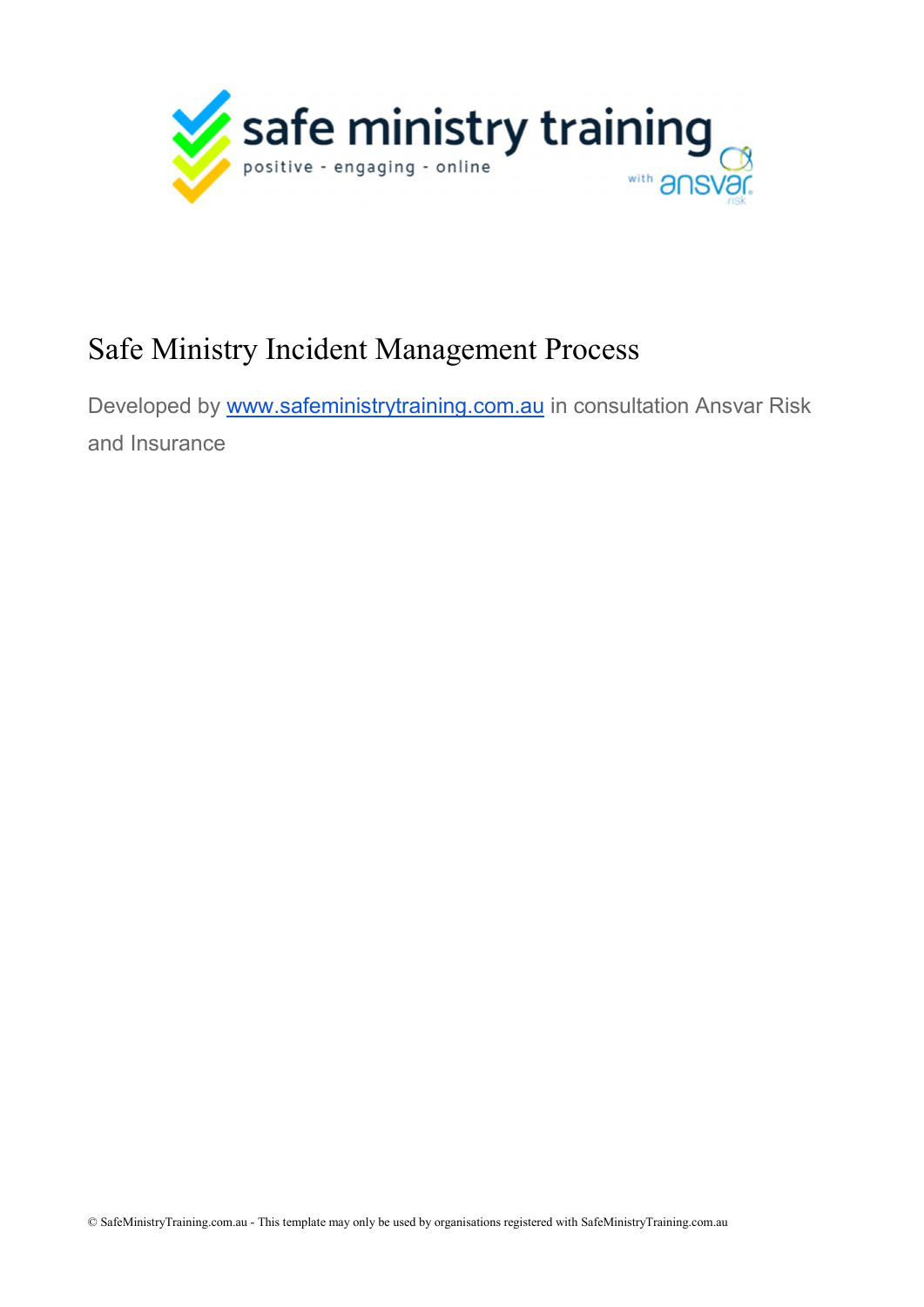### Purpose

The purpose of this process is to assist Ballina Westside Community Church (BWCC) to meet its obligations for reporting behaviours of concern against vulnerable people in church communities by ensuring an appropriate incident response is followed. It outlines responsibilities, principles and processes to follow.

It forms an important part of our organisation's commitment to creating a culture of safety and protection of vulnerable people, and forms part of our Safe Ministry Policy.

This process should be followed by the Safe Ministry Contacts when they receive a report or concern relating to the safety or mistreatment of a person within the BWCC programs.

Responding to concerns on a case by case basis allows Safe Ministry Contacts the ability to ensure their course of action is suitable for the incident, without having to work through fixed steps which may be unnecessary, and allows them to develop particular steps more suitable for the persons and concern raised.

This document should be made easily accessible to children, vulnerable people, staff, volunteers and families.

### Principles

When incidents are reported, our response will be guided by the following key principles:

- All incidents will be taken seriously and responded to promptly and thoroughly,
- Our response will protect the confidentiality, dignity, health and well-being of all individuals involved (including any individuals suspected of behaving inappropriately), and
- Special consideration must be given to protecting the interests of children (if they are in any way involved), and we recognise that this may require expert involvement to assist the incident response.
- We will promote a culture where all leaders, volunteers and participants are encouraged to raise concerns and report incidents as they happen. We will make this process accessible to everyone and ensure we meet our reporting obligations (senior staff, regulators, law, insurance) are met on every occasion.

At each point in the process, the Safe Ministry Contact(s) will need to;

- 1. Agree on a reasonable course of action based on the information at hand and apply the principles on a case by case basis,
- 2. Ensure the incident and outcomes are thoroughly documented and saved as a record of their decisions and any actions they have determined to take which includes clearly outlining roles and responsibilities and follow up.

A summary of incidents and responses should be regularly reviewed by the executive committee to implement risk management strategies which focus on preventing, identifying and mitigating risks to children and vulnerable people.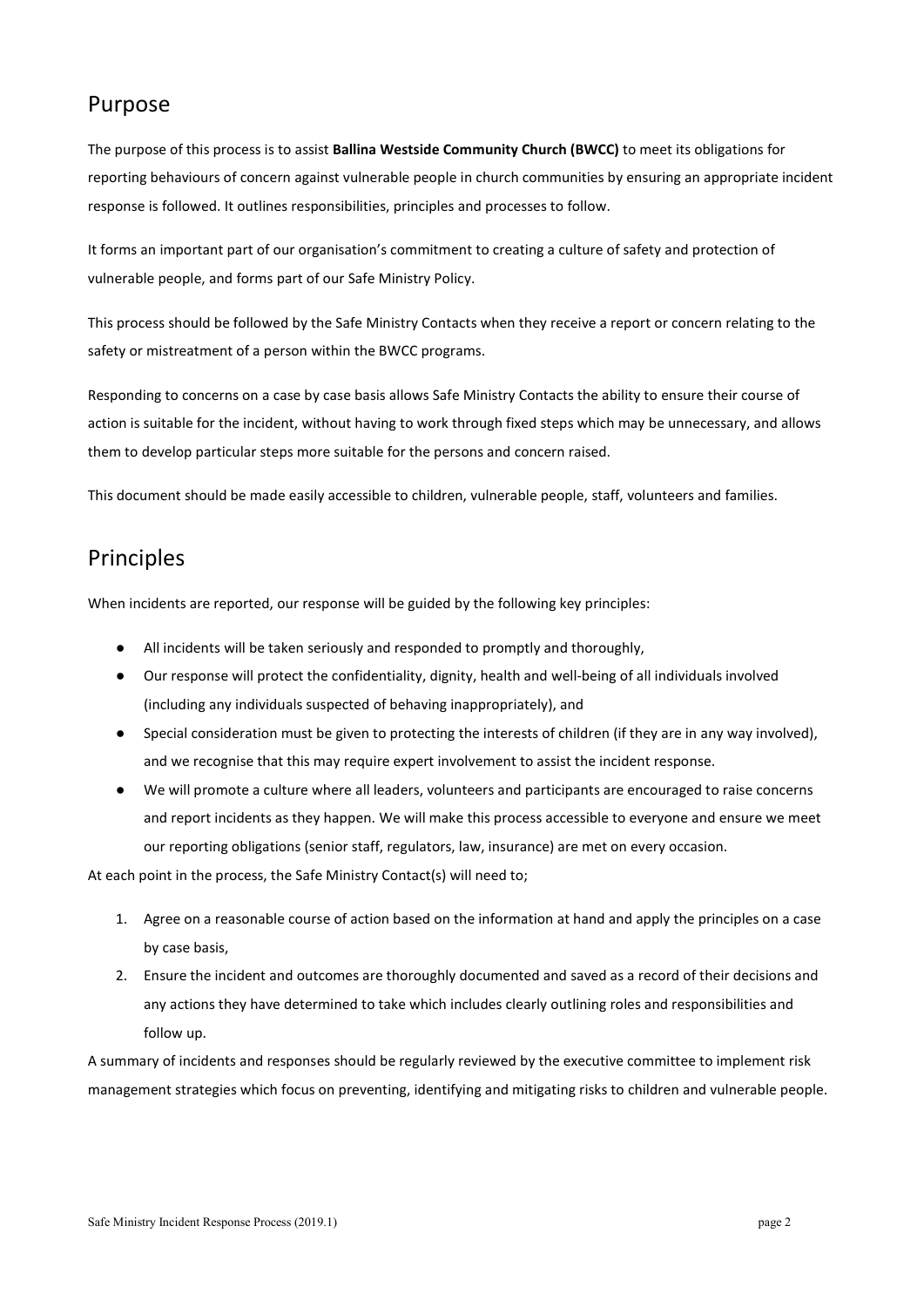### Process Overview



### Step 1. Record Details of the Concern

The Incident Management Process should be initiated when a Safe Ministry Contact(s) receives a concern or a report of an incident. See Appendix A for a list of significant elements to include when recording an incident/concern

### Step 2. Work through steps related to the type of Concern

Share the Incident/Concern details with the other Safe Ministry Contacts, then (together) work through each type of concern, only skipping if all Safe Ministry Contacts unanimously agree it can be skipped.

If the type of concern is applicable, record the next steps that need to be taken, and take those steps.

#### 1.Is the concern about a Child or Vulnerable Person? (see Appendix 1)

- Are there reasonable grounds?
- Are there external agencies who need to be contacted?

What are the next steps?

#### 2.Is the concern about a Church Leader (incl. volunteer leaders)? (see Appendix 2)

Are there reasonable grounds?

Are there external agencies who need to be contacted?

How should this be investigated?

Should the Leader be suspended?

What are the next steps?

#### 3.Is the concern about a Church Participant? (see Appendix 3)

Safe Ministry Incident Response Process (2019.1) page 3 Are there reasonable grounds?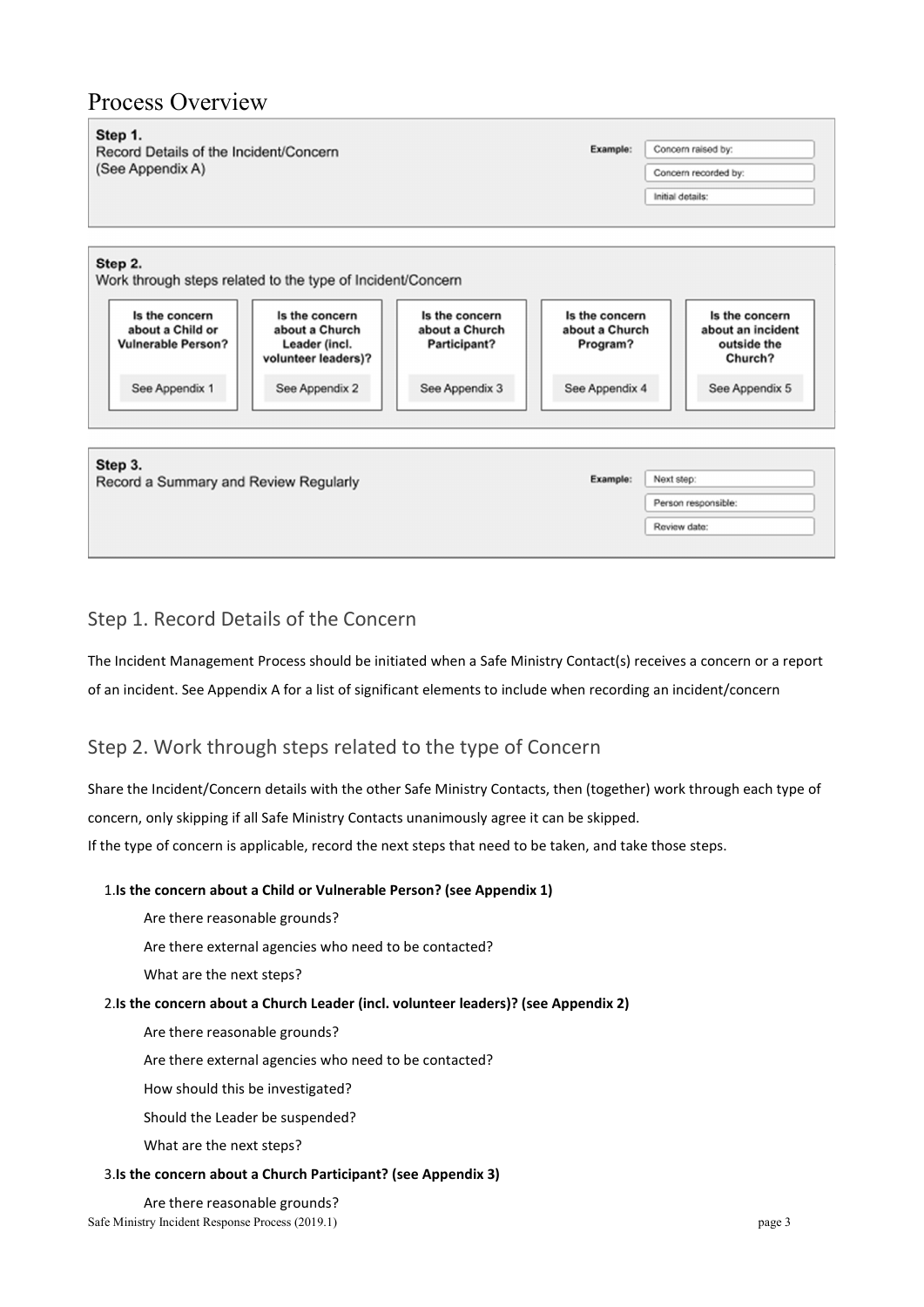Are there external agencies who need to be contacted? How should this be investigated? Should any actions be taken towards the Participant? What are the next steps?

#### 4.Is the concern about a Church Program? (see Appendix 4)

Are there reasonable grounds?

How should this be investigated?

Should any actions be taken regarding the Program?

What are the next steps?

#### 5.Is the concern about an incident outside the Church? (see Appendix 5)

Are there reasonable grounds?

What actions should be taken regarding the concern?

### Step 3. Record a Summary and Review Regularly

After the concern has been appropriately managed and responded to, the Safe Ministry Supervisors should ensure the summary details are included in the next executive review, and that any ongoing actions or commitments are properly in progress.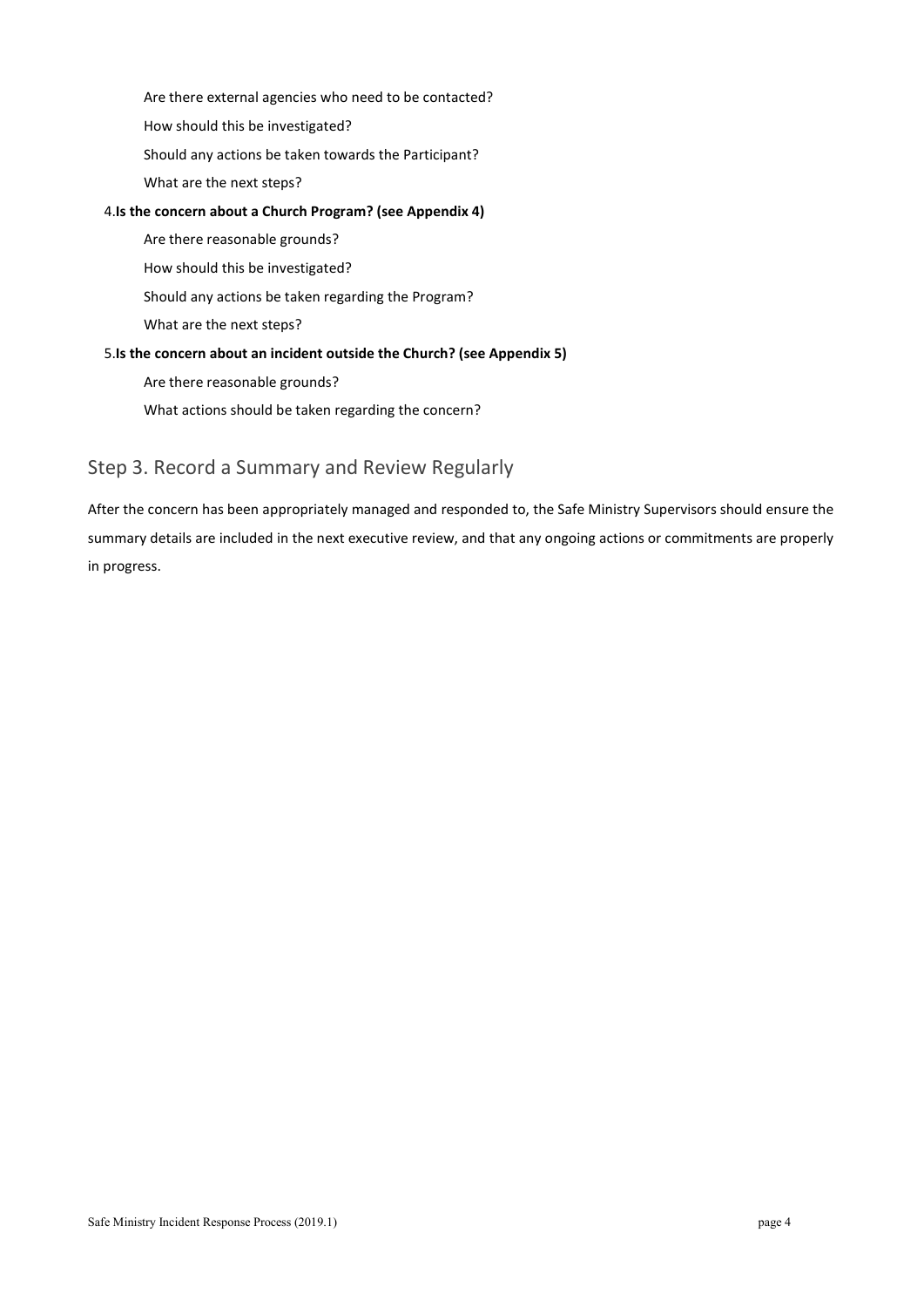# Appendix A.

# Recording the Concern

When someone raises a concern or reporting an incident, it's important to record as much detail as possible. The details of those reporting abuse should be kept private and confidential, only made known to those in leadership and to individuals and organisations who are legally required to know those details.

Some significant elements to record include;

1. Safe Ministry Contact Name

Who received the report

- 2. Date Concern Received
- 3. Name of person who raised the incident/concern
- 4. Initial Details of the concern, including the date

Record as much of the concern as you can remember. If possible, ask the reporter to email their concern.

#### 5. Further Details of the concern

It might be important to ask further questions of the person raising the concern. (However, if the person reporting is the alleged victim, it might be important to seek external advice before asking further questions.)

- a. When exactly did the incident occur? Time of day, etc.
- b. Who else was there?
- c. What happened before? After?
- d. Where were you when it happened? Were there things you couldn't see?
- e. Have you seen something similar before? Since?
- f. Has anything else happened in relation to this incident since this event?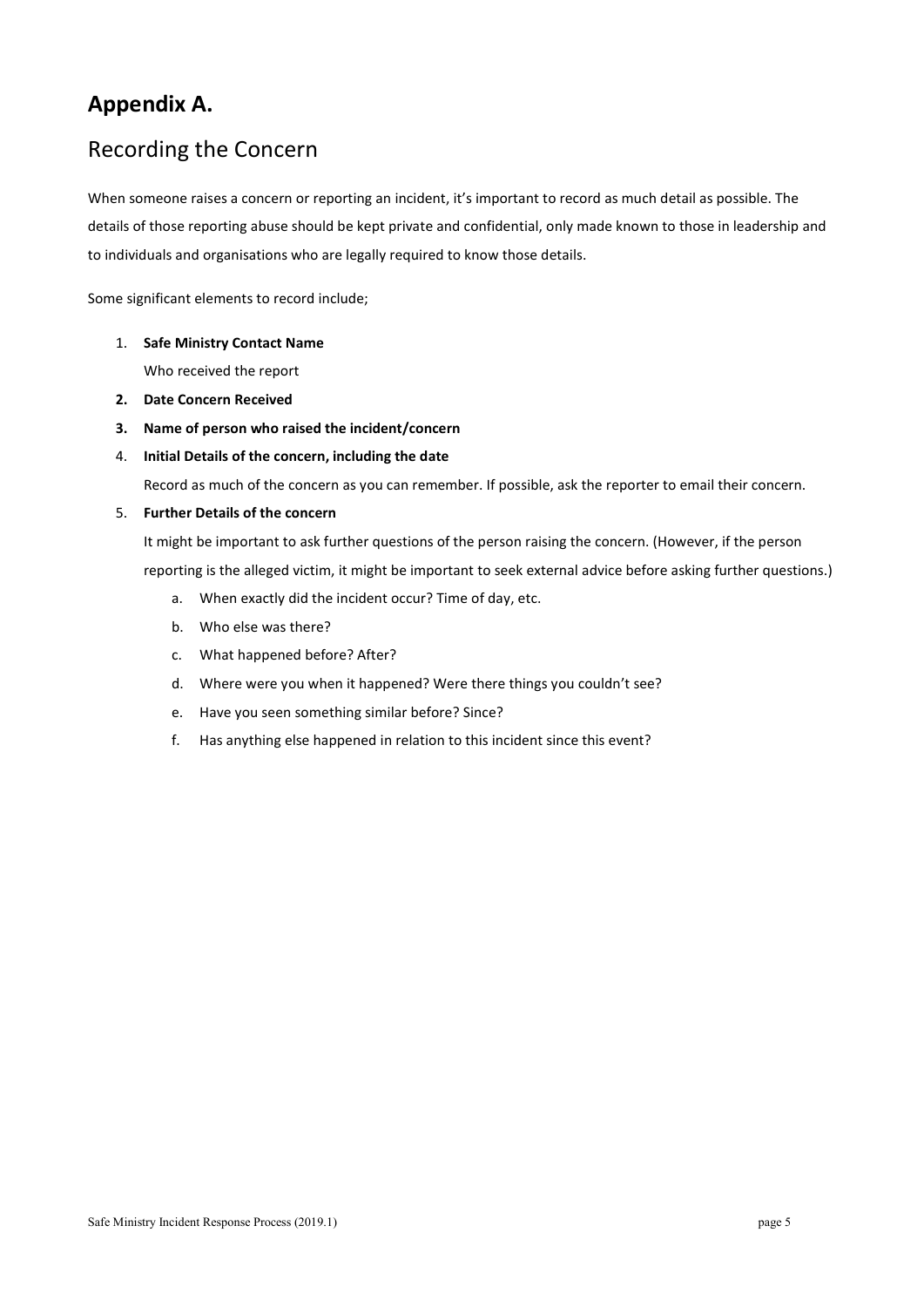# Appendix 1.

# Is the Concern about a Child or Vulnerable Person?

Note: This step should only be used when there is a concern about a particular (named/identifiable) child.

If the concern is not about a particular child, but rather about a program involving children or a leader of children, please skip this step.

### If there are concerns raised about a Child or Vulnerable Person;

1. Determine if there are reasonable grounds to suspect a particular child or vulnerable person was/is at significant risk of being harmed.

Record any notes or reasons for your determination. It's possible that the details of a concern could be nonsensical; or the claims could be such that no reasonable person would consider them worthy of further review.

To help answer this question you could use the NSW Government Online Mandatory Reporter Guide decision tree (or other similar tools).

If you do use the MRG tool, include the record of the selections and the results and recommendations here.

#### 2. Determine what, if any, external agencies or organisations might need to be contacted.

These steps might include:

- a. Making a official Report to the Dept. of Family Services (This might be actioned through helping the reporter contact or by another person)
- b. Contacting the Police to inquire if they need to be informed
- c. Making a Police Report
- d. Contacting your Insurance provider
- e. Contacting an Elder Abuse Hotline or National Aged Care Advocacy Line on 1800 700 600
- f. Contacting the National Disability, Abuse & Neglect Hotline 1800 880 052
- g. Contacting the State Ombudsman to inquire if there needs to be a formal notification.
- h. Contacting any pastoral care persons to provide support to the child and carers.

Include the name of the person responsible for taking those steps.

### 3. Record and make plans regarding any further steps, processes or guidelines any of the above agencies recommend taking.

Include the name of the person responsible for taking each of these steps.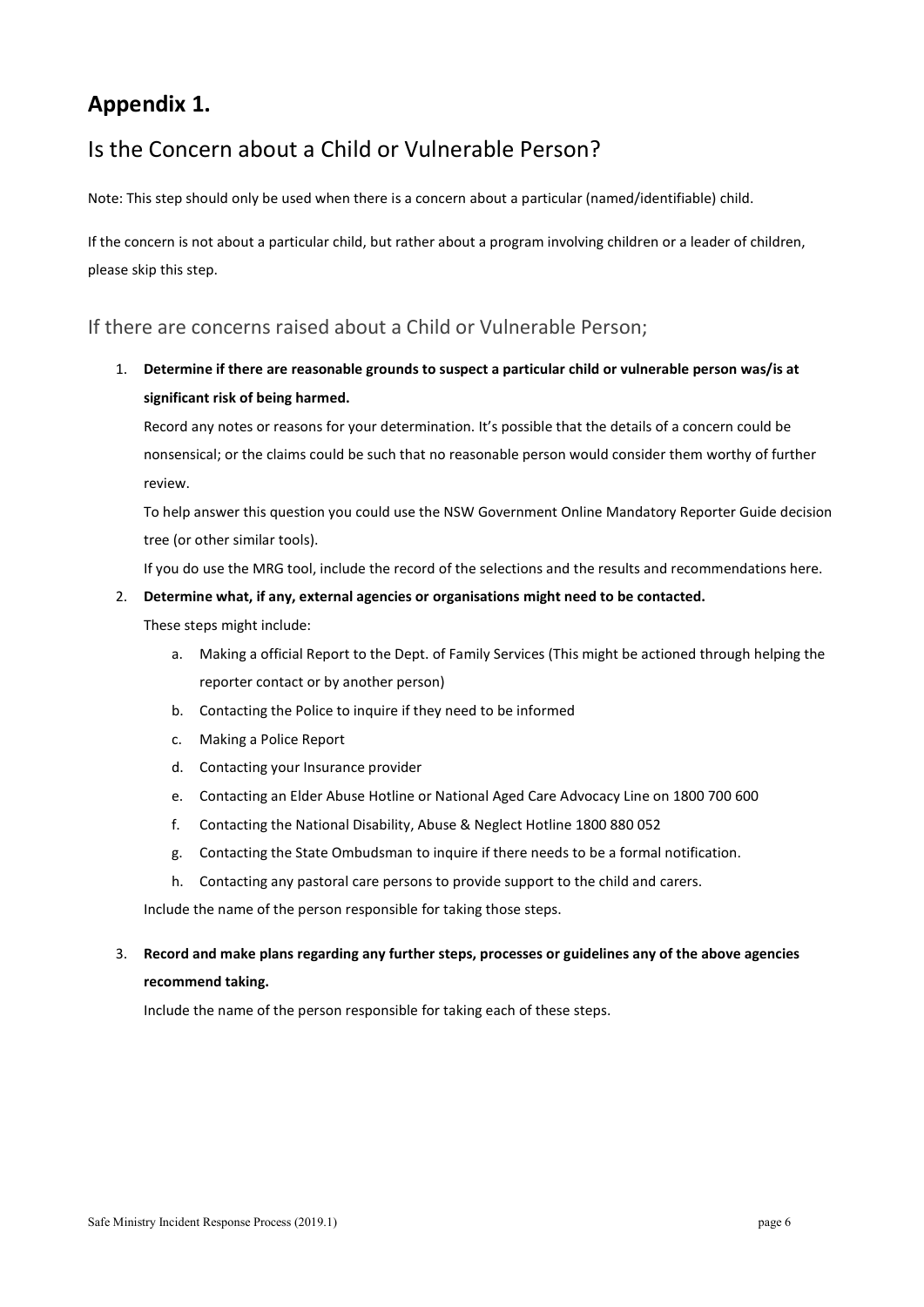### Appendix 2.

# Is the Concerns about a Church Leader (incl. volunteer leaders)?

A 'Leader' could be a staff member, board member, program leader, volunteer, or even a helper within our organisation. If the concern/incident relates to the behaviour of a Leader then the organisation may bear the responsibility for the leader's actions.

#### Note:

- If multiple leaders have been implicated in the concern, the Safe Ministry Contacts should go through this process for each leader individually.
- If no specific leader is able to be identified, it may be appropriate to treat the issue as a 'Program Concern' which relates to the general behaviour of leaders within the program.

### If there are concerns raised about a Church Leader;

- 1. Determine if there are there reasonable grounds to suspect a leader has behaved inappropriately. Record any notes or reasons for your determination. It's possible that claims made about leaders could be accurate, but not describe inappropriate behaviour; or the claims could be such that no reasonable person would consider them worthy of further review.
- 2. Determine if outside agencies should be contacted about the suspected behaviour of the leader It may be suitable to contact the Police if the suspected behaviour could be considered illegal. Other possible agencies could be the organisations Insurance provider, denominational support teams, or organisation partners. (Leader's other employers?)

Record who will contact which agency and any details or recommendations coming out of that contact. This may be done with or through the person who originally made the report.

#### 3. Determine what steps should be taken to investigate the suspected behaviour

The appropriate method of investigation will depend on the circumstances and the severity of the suspected behaviour and on the suspected leader's role in the organisation.

- a. If the suspected incident occurred outside the responsibility of the organisation, and in which the suspected leader was not acting (or could not be reasonably thought to be acting) as a representative of the organisation, it may not be appropriate for the organisation to conduct an investigation.
- b. If the suspected behaviour is severe misconduct or the position of the leader is at a high level within the organisation, it may be appropriate to arrange an Independent Investigator to investigate the suspected behaviour with a level of transparency and separation from the organisation. The Independent Investigator should provide a report and recommendations to the board for their review and action.
- c. Otherwise, it may be appropriate to appoint a person within the organisation to investigate the suspected behaviour.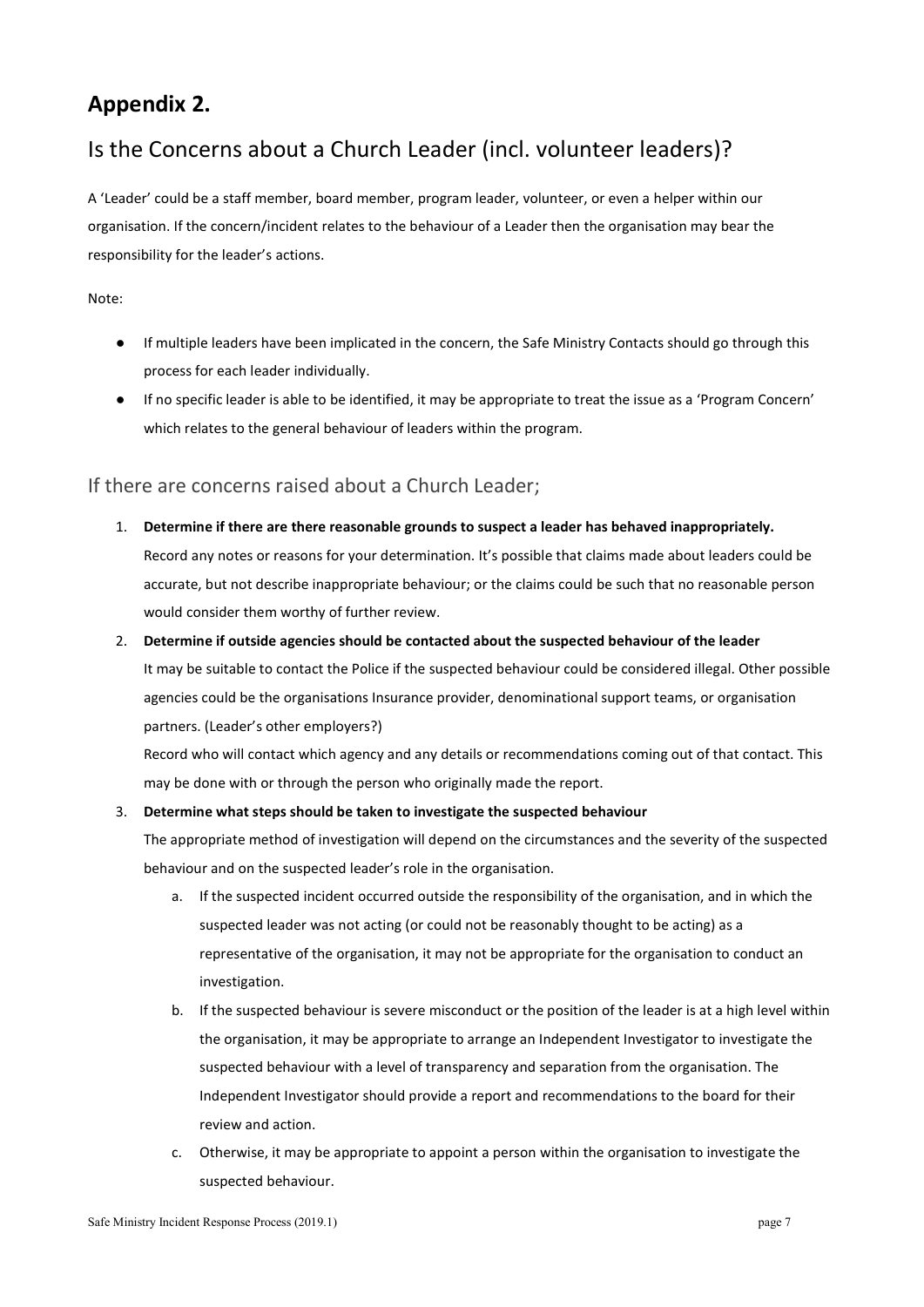- d. In some circumstances it may be appropriate to temporarily remove the suspected Leader from various responsibilities during the investigation (see step 4 below).
- e. It may be appropriate to inform the pastoral team so they can provide pastoral care.

Record what steps should be taken, including who will action those steps and what will be expected as a result.

Record any resulting decisions or recommendations provided by an investigator (if applicable).

# 4. Determine if the suspected leader should be temporarily suspended from some or all of their

#### responsibilities

There may be reasons to consider removing the suspected leader from their duties or responsibilities, and to what extent.

- a. It may be appropriate to remove the leader from all responsibilities if the severity of the suspected behaviour is such that it warrants concerns about the ongoing safety of other persons in the organisation.
- b. It may be appropriate to remove the leader from responsibilities where they would be brought into any or substantial contact with the suspected victim.
- c. It may be appropriate to not remove the leader, but to reduce their responsibilities for a time to ensure they are aware of the appropriate behaviour of a leader in their role.
- d. It may not be necessary to take any actions related to the suspected leader.

#### 5. Record the decision and what, if any, steps needs to be taken, and who is responsible for taking those

#### steps.

They may include;

- a. Communicating with the suspected leader
- b. Communicating with the suspected leader's supervisor
- c. Communicating with the organisation's board or senior leaders
- d. Communicating with the suspected victim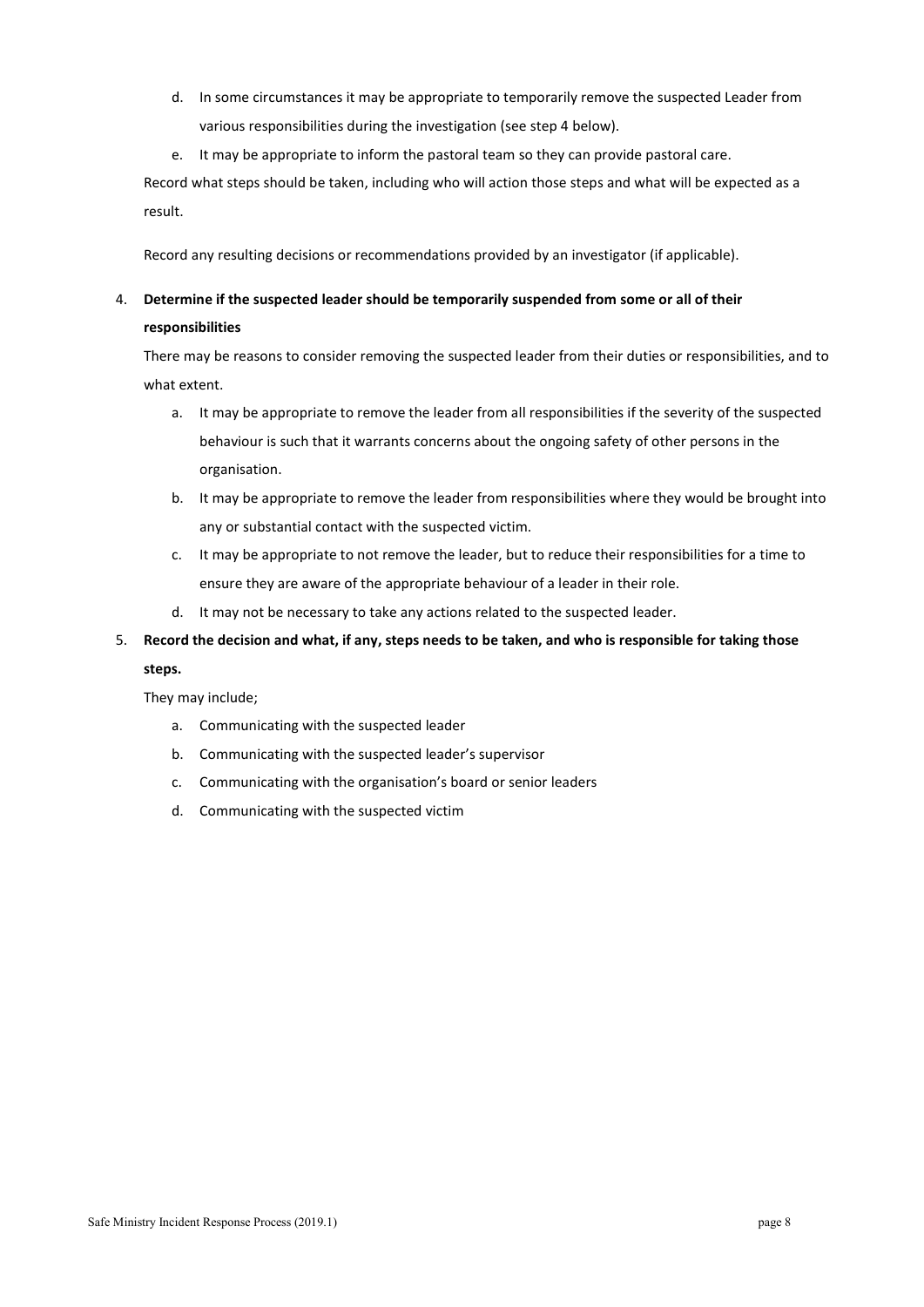# Appendix 3.

# Is the Concern about a Church Participant?

A 'participant' is someone who attends a program or event run by our organisation.

Note:

- Only follow this step if there is a concern raised about the behaviour or conduct of a particular person which occurred in the context of an organisation program. If the concern is regarding someone's behaviour outside the context of an organisational program, please use Process E "Respond to concerns about incidents outside the organisation".
- If multiple participants have been implicated in the concern, the Safe Ministry Contacts should go through this process for each participant individually.
- If no specific participant is able to be identified, it may be more appropriate to treat the issue as a 'Program Concern' which relates to the general behaviour of leaders within the program.

### If there are concerns raised about a Participant;

- 1. Determine if there are there reasonable grounds to suspect the participant has behaved inappropriately. Record any notes or reasons for your determination. It's possible that claims made about a Participant could be accurate, but not describe inappropriate behaviour; or the claims could be such that no reasonable person would consider them worthy of further review.
- 2. Determine if the suspected behaviour is of such a nature that any State, Federal or other organisation might need to be notified

It may be suitable to contact the Police if the suspected behaviour could be considered illegal. Other possible agencies could be the organisations Insurance provider, denominational support teams, or organisation partners. (Participant's other employers?)

Record who will contact which agency and any details or recommendations coming out of that contact. This may be done with or through the person who originally made the report.

3. Determine what steps should be taken to investigate the concerns

It may be appropriate to investigate the suspicion further. Depending on the nature of the incident or the relationships between the parties it may be appropriate to appoint an independent investigator. The Independent Investigator should provide a report and recommendations to the board for their review and action.

Otherwise (if appropriate) decide who, within the organisation, will investigate and record their report.

### 4. Determine what, if any, steps should be taken regarding the suspected incident and participant Depending on the suspected or potential severity of the incident, there may be a range of options to consider taking in response to the concern.

a. It may be appropriate to appoint someone to speak with the suspected Participant about standards of behaviour expected for organisation Participants.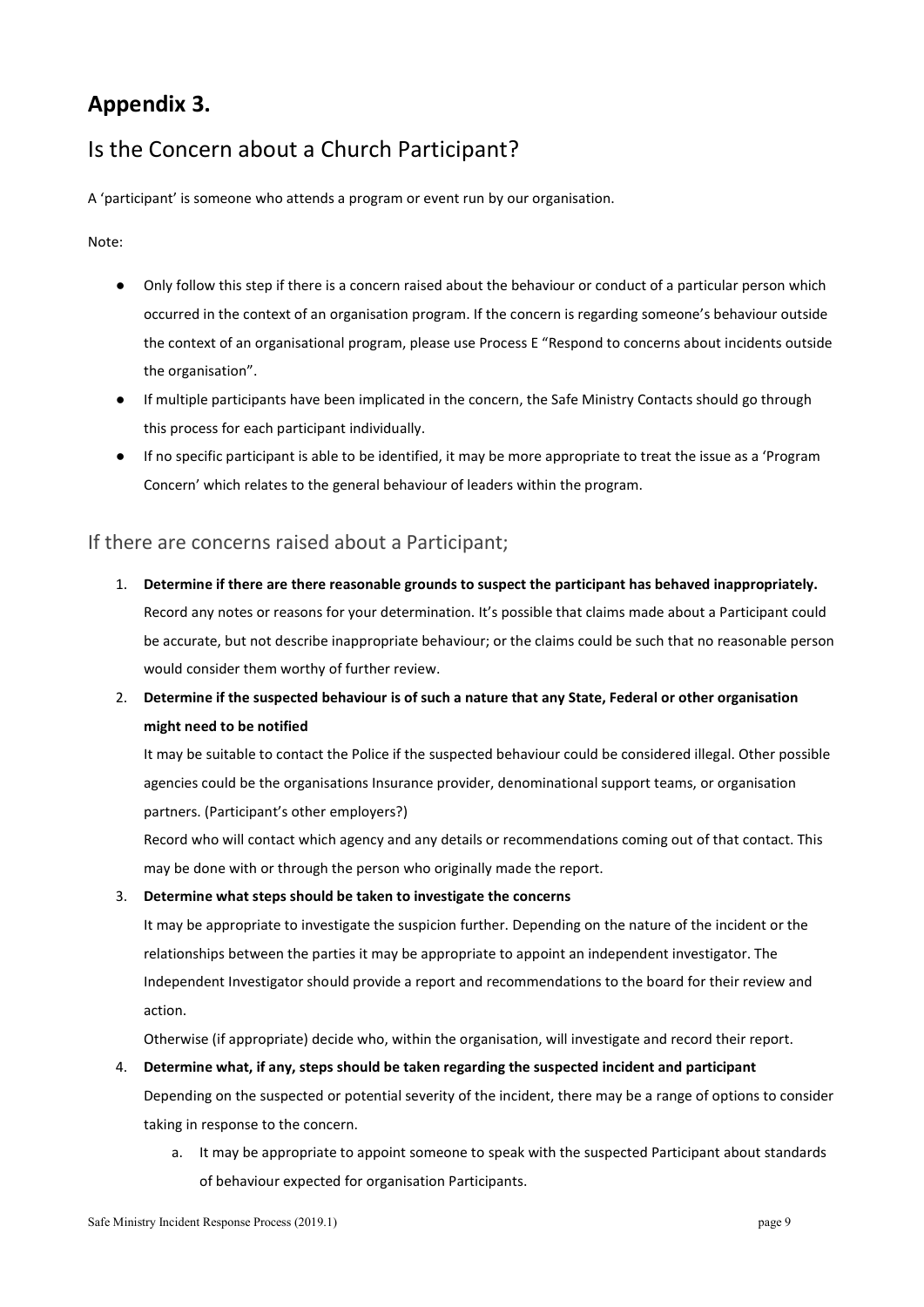- b. It may be appropriate to set out some particular standards of behaviour for this Participant to ensure future behaviours are appropriate.
- c. It may be appropriate to request the participant does not attend various programs for a time, or until various criteria a met.
- d. It may be appropriate to inform the pastoral team so they can provide appropriate pastoral care.
- 5. Record what steps should be taken, including who will action those steps and what will be expected as a result.

Record any resulting decisions or recommendations provided by an investigator (if applicable).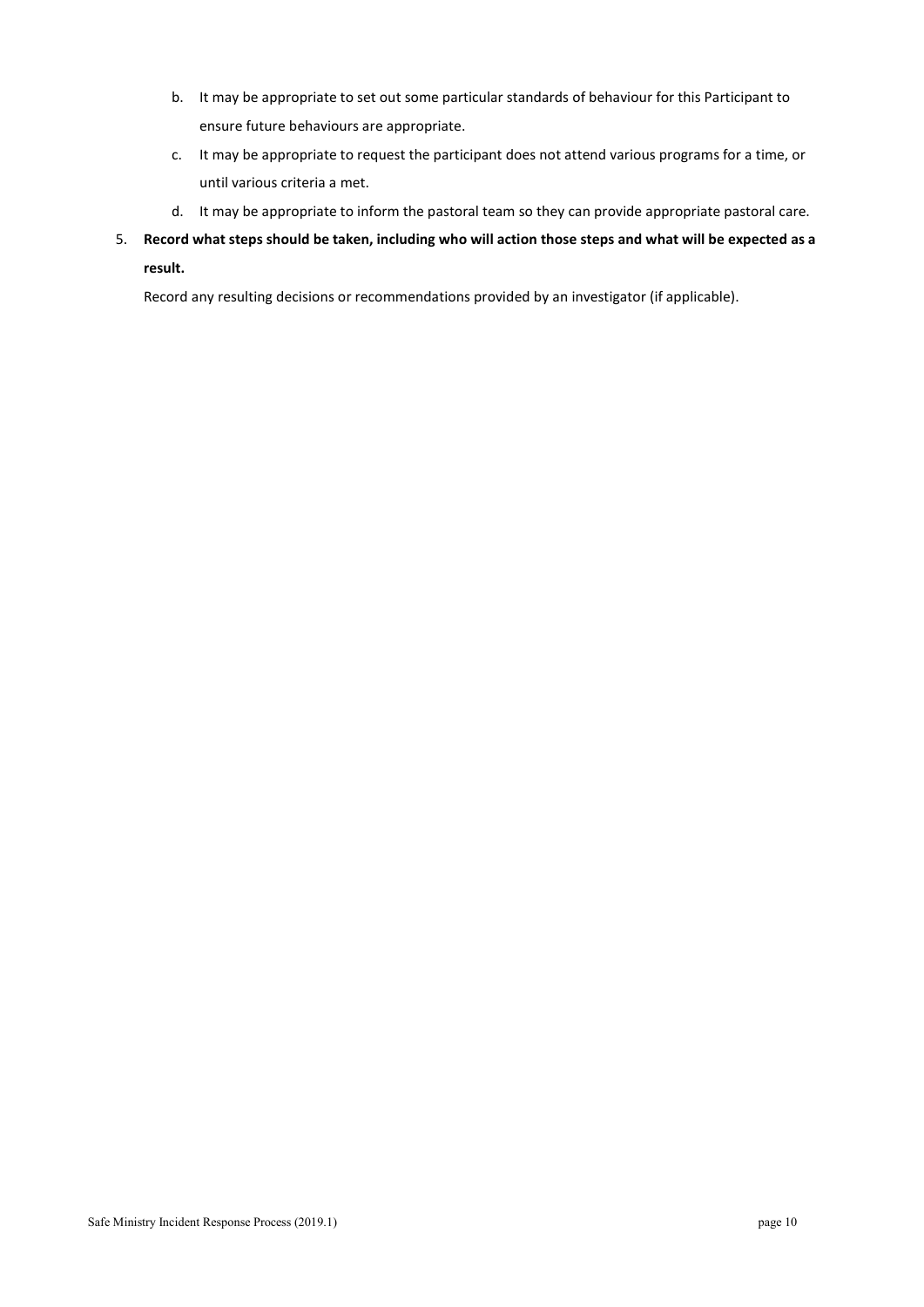# Appendix 4.

# Is the Concern about a Church Program?

A 'Program' is an event, group, or session which is run by the organisation staff or organisation volunteers. It includes its spaces, environments and culture. It may also include any online environments used for the Program by Leaders or Participants .

If a concern is raised about Leadership in general, or the general behaviour of Participants, it might be suitable to use these following steps to respond.

### If there are concerns raised about a Program;

1. Determine if there are there reasonable grounds to suspect a Program is unsafe.

Record any notes or reasons for your determination. It's possible that claims made about a Program could be accurate, but not describe inappropriate culture or an unsafe environment; or the concerns could be such that no reasonable person would consider them worthy of further review.

2. Determine what steps will be taken to investigate the concerns

Record what steps should be taken, including who will action those steps and what will be expected as a result.

Record any resulting decisions or recommendations.

#### 3. Determine what, if any, steps should be taken regarding the Program concerns

Depending on the severity of the concerns about the Program and the result and recommendations of any investigation, there may be a variety of steps to consider taking.

- a. It may be appropriate to gather some or all of the Program Leaders to re-establish appropriate culture standards and acceptable behaviours
- b. It may be appropriate to gather some or all of the Program Participants to increase awareness of organisational Policies and appropriate behaviours.
- c. It may be appropriate to conduct a Program Risk assessment
- d. It may be appropriate to recommend updated systems or processes to be used within the Program by the Leaders.
- e. It may be appropriate to inform the pastoral team so they can provide appropriate pastoral care.
- 4. Record what steps should be taken, including who will action those steps and what will be expected as a result.